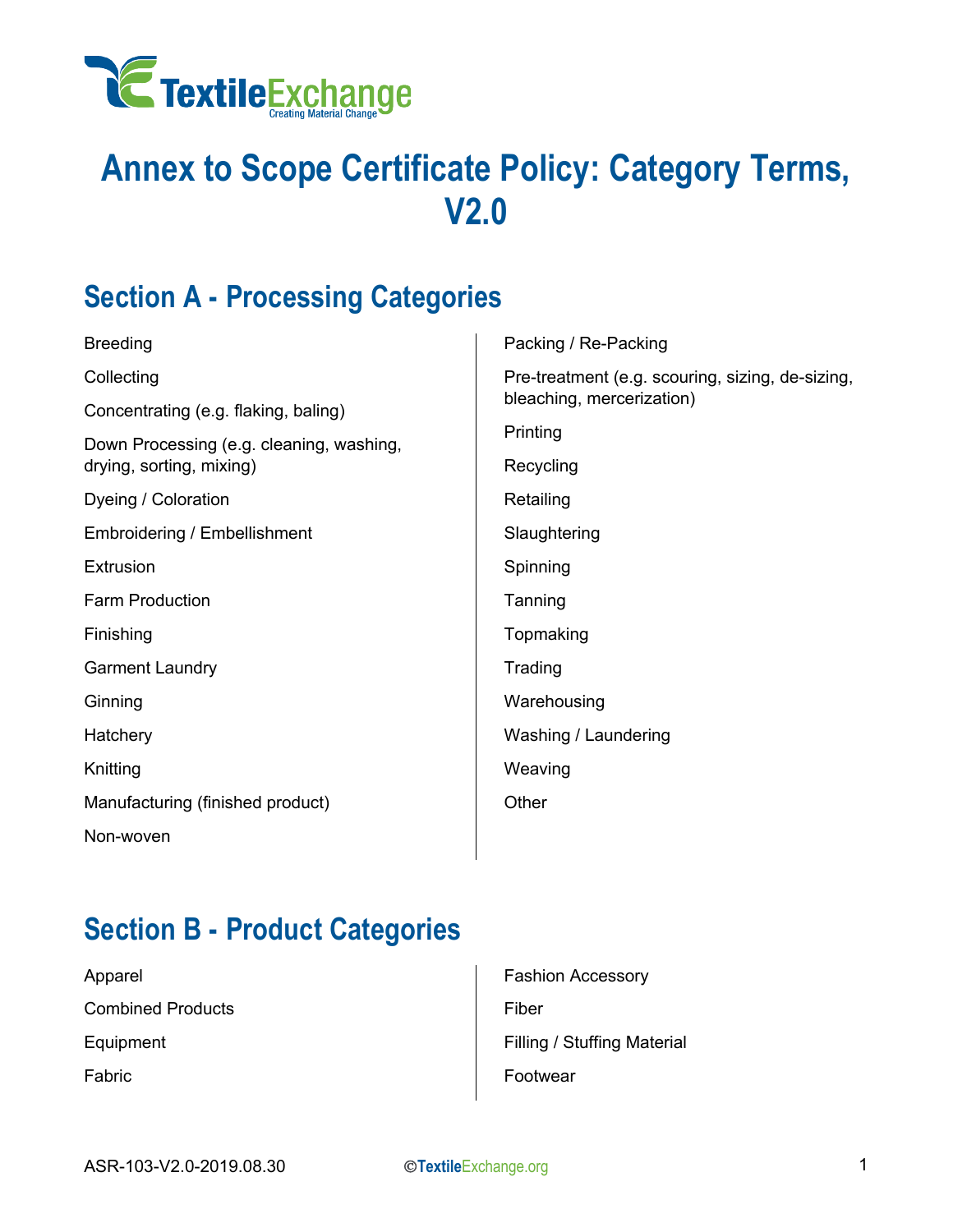| <b>Functional Accessories</b> |
|-------------------------------|
| Hard Goods                    |
| <b>Home Textiles</b>          |
| Industrial / Technical        |
| Mattress                      |
| Nonwoven                      |
| Packaging                     |

| Paper                            |
|----------------------------------|
| Personal Care & Hygiene Products |
| Reclaimed Material               |
| Toys                             |
| Yarn                             |
| Other                            |
|                                  |

#### **Section C - Product Details**

| <b>Automotive Upholstery</b> | Greasy Wool                                |
|------------------------------|--------------------------------------------|
| Awnings                      | Hats / Head Coverings                      |
| <b>Baby</b>                  | Hygiene Products - Invasive                |
| <b>Backpacks</b>             | Hygiene Products - Topical                 |
| Bags / Totes                 | <b>Knitted Fabric</b>                      |
| <b>Bed Linen</b>             | <b>Lint Cotton</b>                         |
| <b>Belts</b>                 | Luggage                                    |
| <b>Buttons</b>               | <b>Mattress</b>                            |
| Cardboard / Boxes            | <b>Monofilament Yarn</b>                   |
| <b>Carded Yarn</b>           | <b>Neckties</b>                            |
| <b>Care Labels</b>           | Nonwoven Fabric                            |
| Children's                   | Open-end Yarn                              |
| Chips (PET)                  | Other Equipment Made of Metal, Plastic, or |
| <b>Combed Yarn</b>           | Wood                                       |
| Curtains                     | Outerwear - Jackets / Sweaters             |
| Denim Fabric                 | Pants / Trousers                           |
| Denim Jeans                  | Pillow / Cushion                           |
| Flakes (PET)                 | Processed Chips / Pellets                  |
| Furniture                    | Raw, Grey Or Griege                        |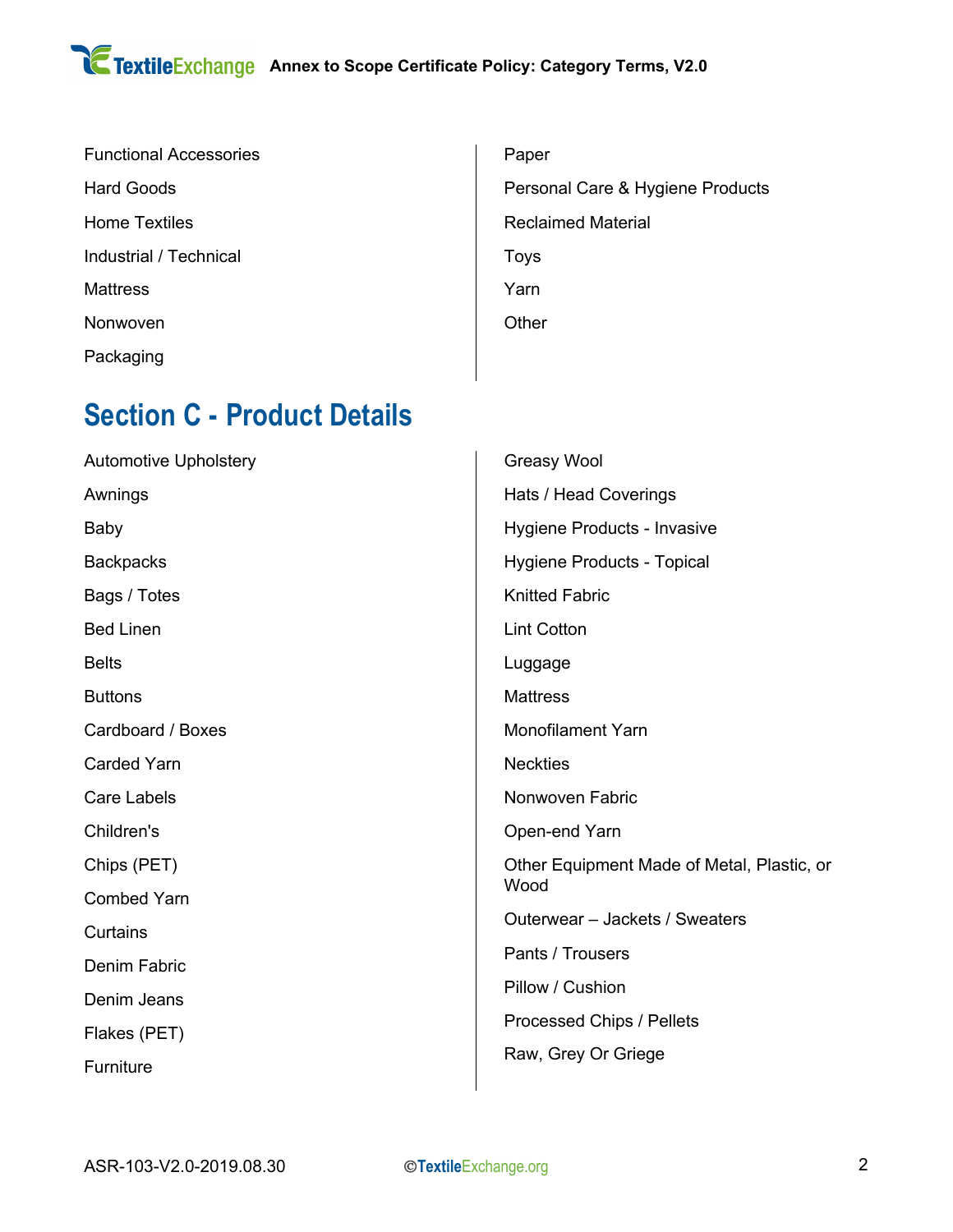| <b>Scarves</b>             |  |
|----------------------------|--|
| <b>Scoured Wool</b>        |  |
| <b>Seed Cotton</b>         |  |
| Sewing / Embroidery Thread |  |
| <b>Shirting Fabric</b>     |  |
| <b>Shirts</b>              |  |
| <b>Shoes</b>               |  |
| <b>Sleeping Bags</b>       |  |
| Sleepwear                  |  |
| <b>Socks</b>               |  |
| Sports                     |  |
|                            |  |

### **Section D - Raw Material**

Acetate Acrylic Animal Hair Conventional Cotton Cupro Down and Feather Elastane / Spandex Hemp In-conversion Cotton Jute Kapok Latex Leather Linen / Flax Lyocell

Stuffed Animals Table Linen Tarps **Tents** Towels Undergarments Top / Bottom Woven Fabric Yoga Zippers **Other** 

Metal Modal Organic Cotton Organic Hemp Organic Jute Organic Kapok Organic Linen / Flax Organic Silk Organic Wool (sheep) Polyamide / Nylon Polyester Recycled Cotton Recycled Glass Recycled Linen Recycled Metal